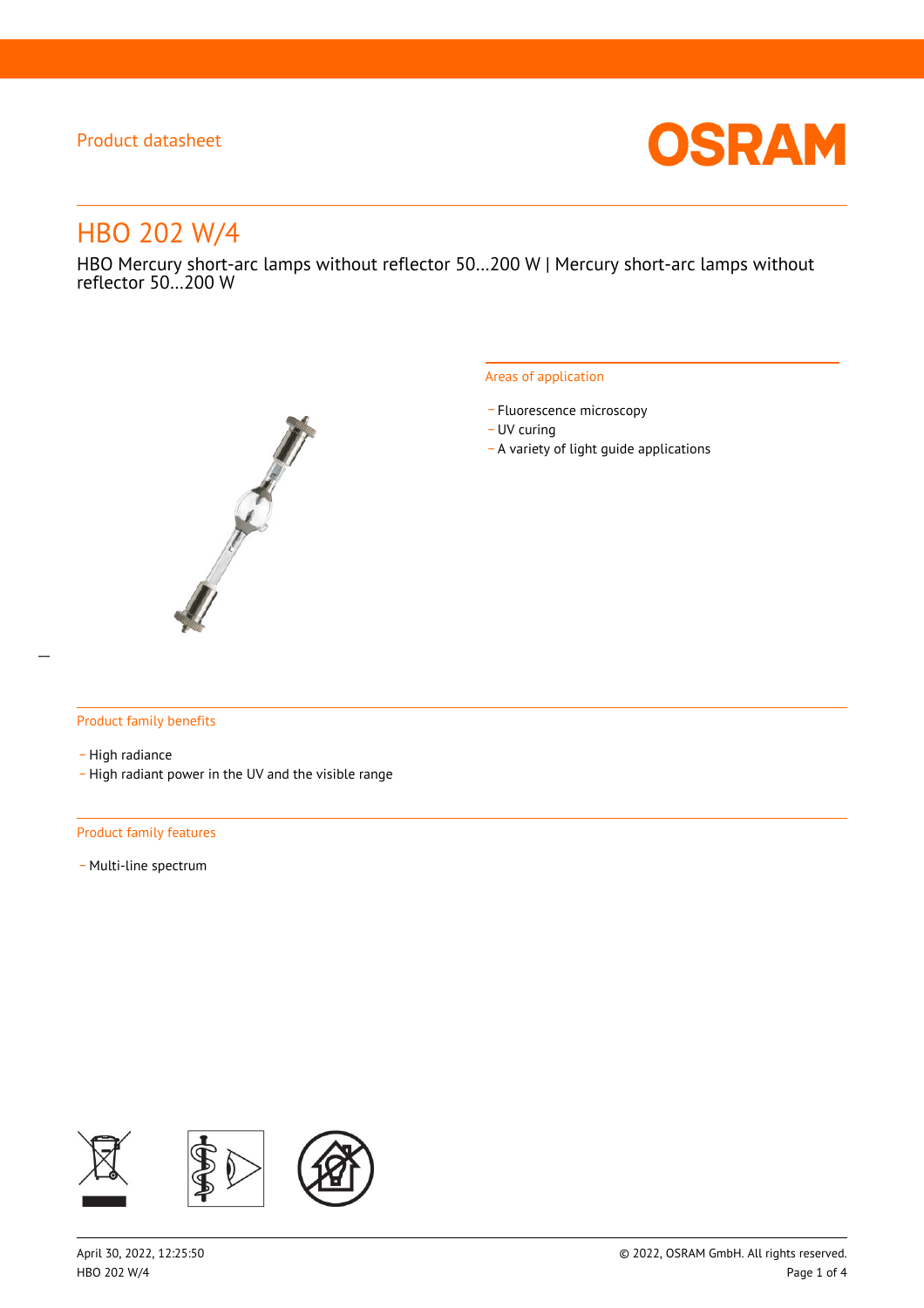### Technical data

### **Electrical data**

| Nominal voltage | 57.0  65.0 V |
|-----------------|--------------|
| Type of current | AC           |
| Rated wattage   | 202.00 W     |
| Nominal wattage | 200.00 W     |

### **Photometrical data**

| Luminous intensity | L000 cd<br><b>.</b> |
|--------------------|---------------------|

1) Minimum 850 cd

### **Dimensions & weight**



| <b>Diameter</b>                             | $18.0$ mm          |  |
|---------------------------------------------|--------------------|--|
| <b>Mounting length</b>                      | $102.0$ mm $^{1}$  |  |
| Length with base excl. base pins/connection | $102.00$ mm $^{1}$ |  |
| Light center length (LCL)                   | 40.0 mm $^{2}$     |  |

### 1) Maximum

2) Distance from end of base to tip of anode (cold)

### **Lifespan**

| 200 h<br>Lifespan |  |
|-------------------|--|
|-------------------|--|

### **Additional product data**

| Base anode (standard designation)   | $SFc10-4$ |
|-------------------------------------|-----------|
| Base cathode (standard designation) | $SFC10-4$ |

### **Capabilities**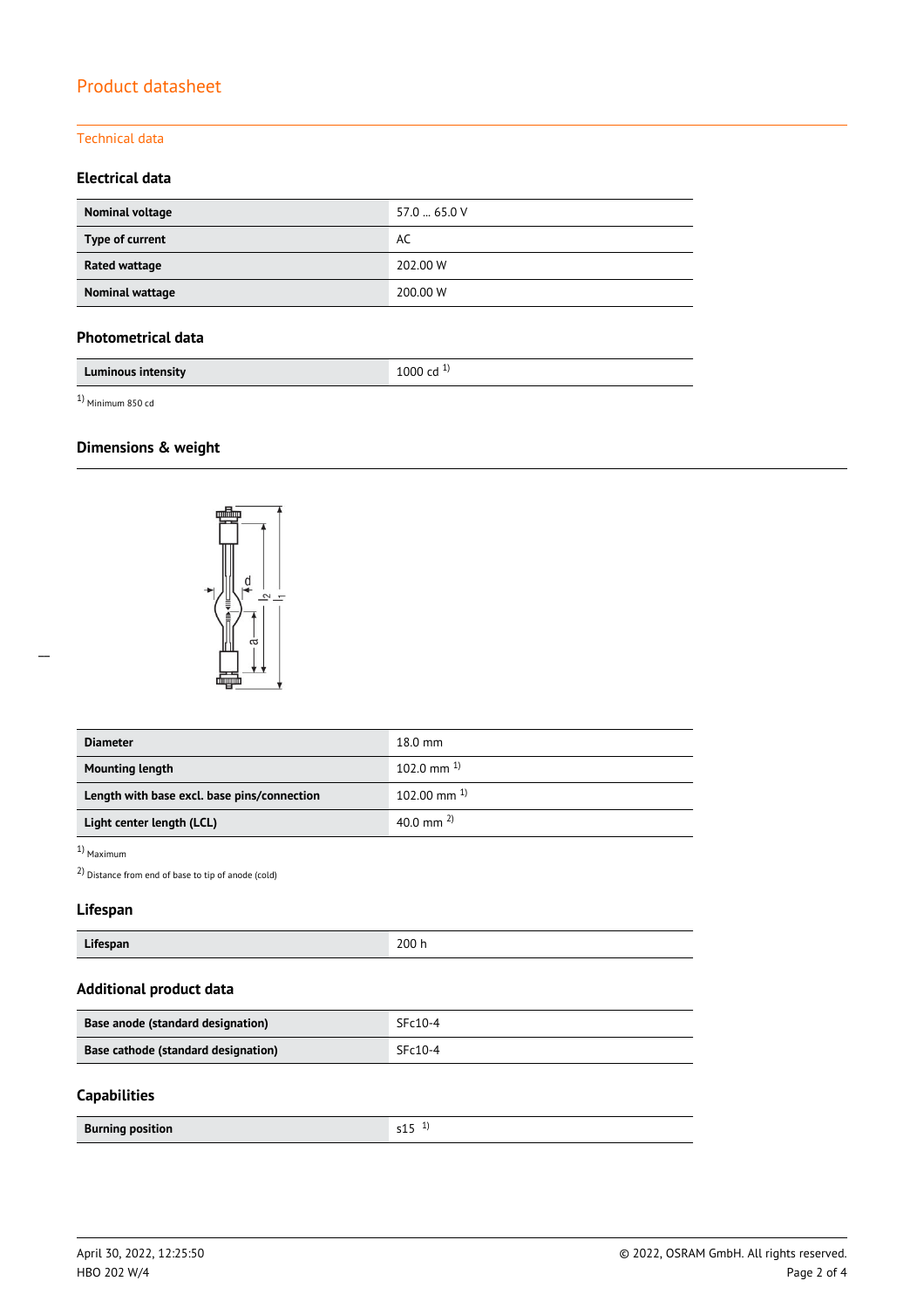**Application** Other

 $1)$  Reference base pointing downwards (shorter shaft)

#### **Environmental information**

# **Information according Art. 33 of EU Regulation (EC) 1907/2006 (REACh)**

| Date of Declaration               | 28-01-2022                                                                                            |
|-----------------------------------|-------------------------------------------------------------------------------------------------------|
| <b>Primary Article Identifier</b> | 4050300507156                                                                                         |
| Candidate List Substance 1        | Lead                                                                                                  |
| CAS No. of substance 1            | 7439-92-1                                                                                             |
| <b>Safe Use Instruction</b>       | The identification of the Candidate List substance is<br>sufficient to allow safe use of the article. |
| Declaration No. in SCIP database  | 86fed10b-6f1f-4b7c-a8ef-a5a2c4846634                                                                  |

### Country specific information

| <b>Product code</b> | <b>METEL code</b> | SEG-No. | STK-Number | UK Org |
|---------------------|-------------------|---------|------------|--------|
| 4050300507156       | OSRHBO2024        | $\sim$  |            |        |
| 4050300507156       | OSRHBO2024        | -       |            | -      |